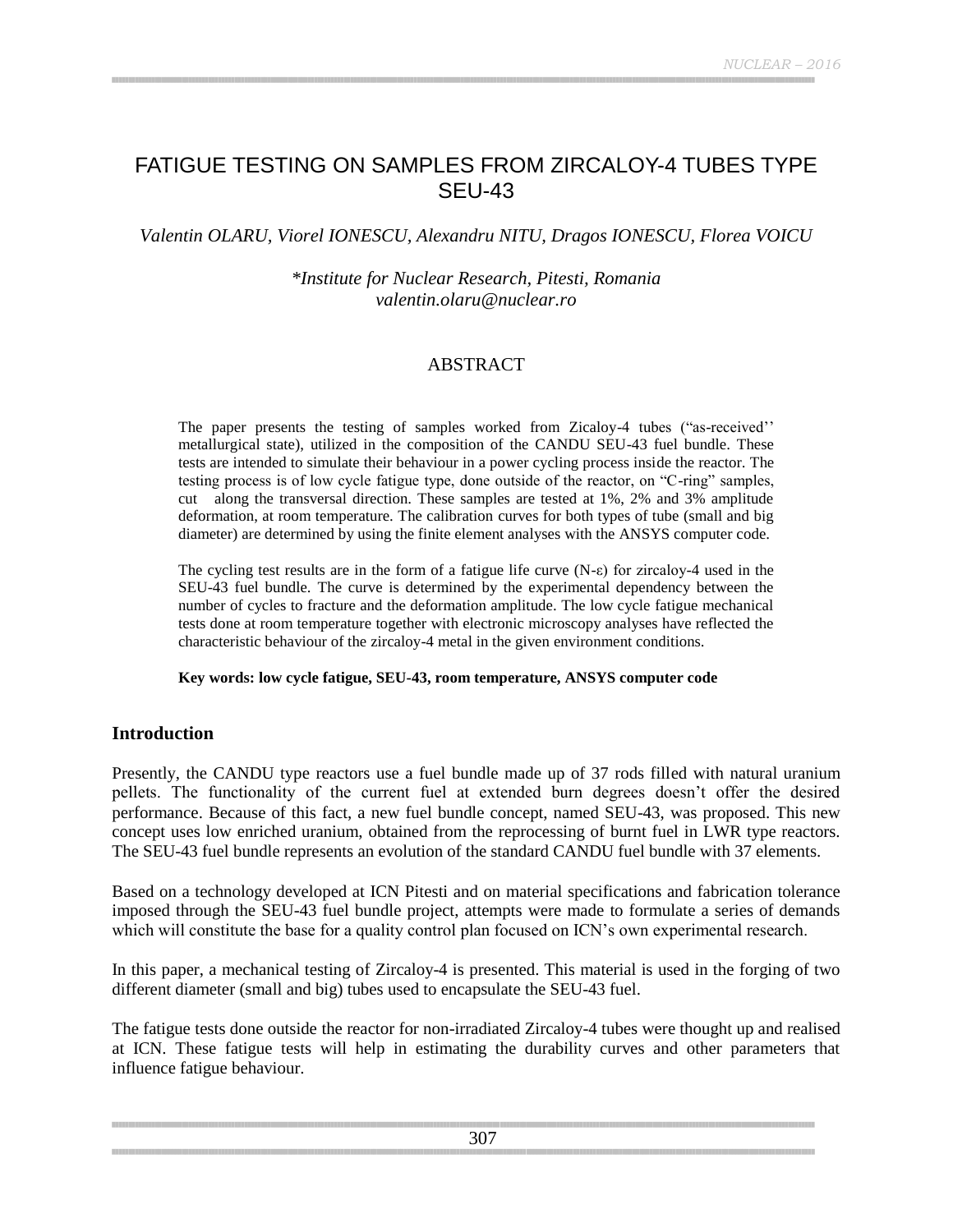The testing process is of low cycle fatigue type, done outside the reactor, on "C-ring" samples, cut along the transversal direction. These samples are tested at 1%, 2% and 3% amplitude deformation, at room temperature.

The testing equipment for "C-ring" samples was built at ICN and is capable of performing fatigue tests, being able to control displacement in the horizontal plane with the help of the proper transducer. For every sample deformation (1%, 2%, 3%), there is a corresponding displacement of the piston, measured by the transducer in millimetres.

The durability curve represents the fatigue behaviour of the cladding material. In this case it is obtained for room temperature. In the current paper, having in mind the absence of high temperature resistant strain gages, the deformation calibration of "C-ring" samples, was done using finite element analysis in the ANSYS computer code [5].

Using the experimental data resulted from the tests, the durability curves are graphically traced for each type of sample (big and small diameter) and for metallurgical and microstructural state mentioned in the testing matrix.

## **Experimental set-up**

The fatigue testing equipment (Fig.1.) was designed and built in 2002 at ICN [7] and is used to test multiple types of samples.



**Fig.1.** *The equipment used for simulated power cycling fatigue*

The sample holders (Fig.2.) are two "yoke"-like pieces, one of which is fixed to the support beam of the testing chamber, the other being coupled with a crank gear system, necessary for cyclic movement.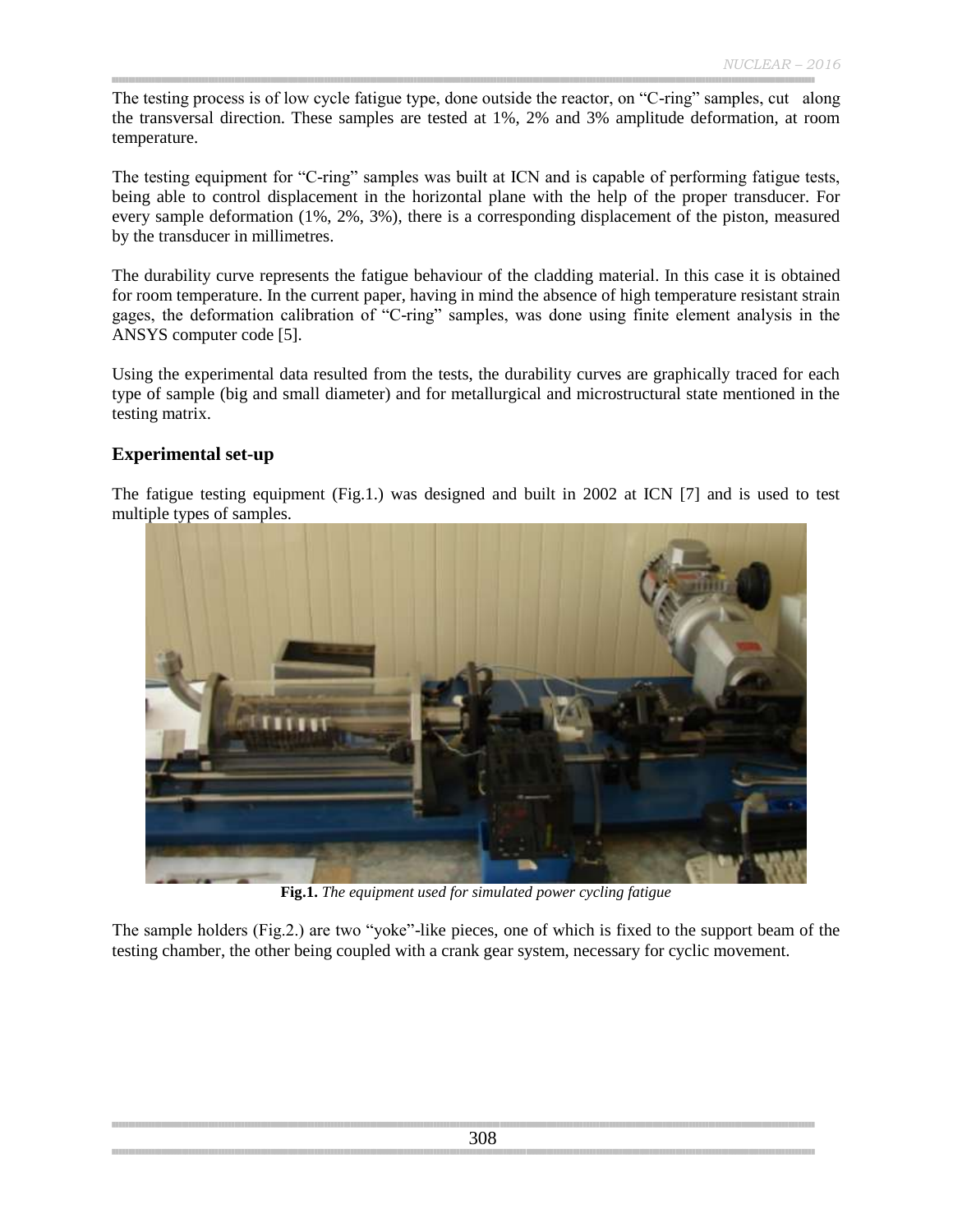

**Fig.2.** *Sample holders*

The command and data acquisition operations are handled by the Split Monitor Software. This application is developed and adapted for the Windows XP Operating System.

#### **Sampling Process**

The ring shaped samples (Fig.3.) were cut from Zircaloy-4 tubes.



**Fig.3**. *C-ring sample*

#### **Establishing the Calibration Curves**

The calibration curves are dependent on the metallurgical state, as well as on the mechanical and microstructural characteristics of the material. These curves represent the dependency between the central deformation of the sample and the displacement of the piston, variables which can be measured with a strain gage and a displacement transducer. Every deformation (1%, 2% and 3%) is equivalent to a certain displacement of the piston which is measured by the transducer in millimetres.

Having in mind that the measuring of the deformation poses the most difficulties because of the small dimensions of the sample, the elaborate techniques utilized for attaching the strain gages and the lack of high temperature resistant strain gages, an alternative was chosen to obtain the calibration curves: the finite element analyses in the ANSYS computer code [5].

Using this method, the calibration curves for the  $1\% \div 3\%$  deformation domain were traced for "C-ring" samples, at room temperature. For this, a transversal cross-section of the specimen was modelled (Fig.4.).



**Fig.4.** *Modelling of "C-ring" samples using ANSYS*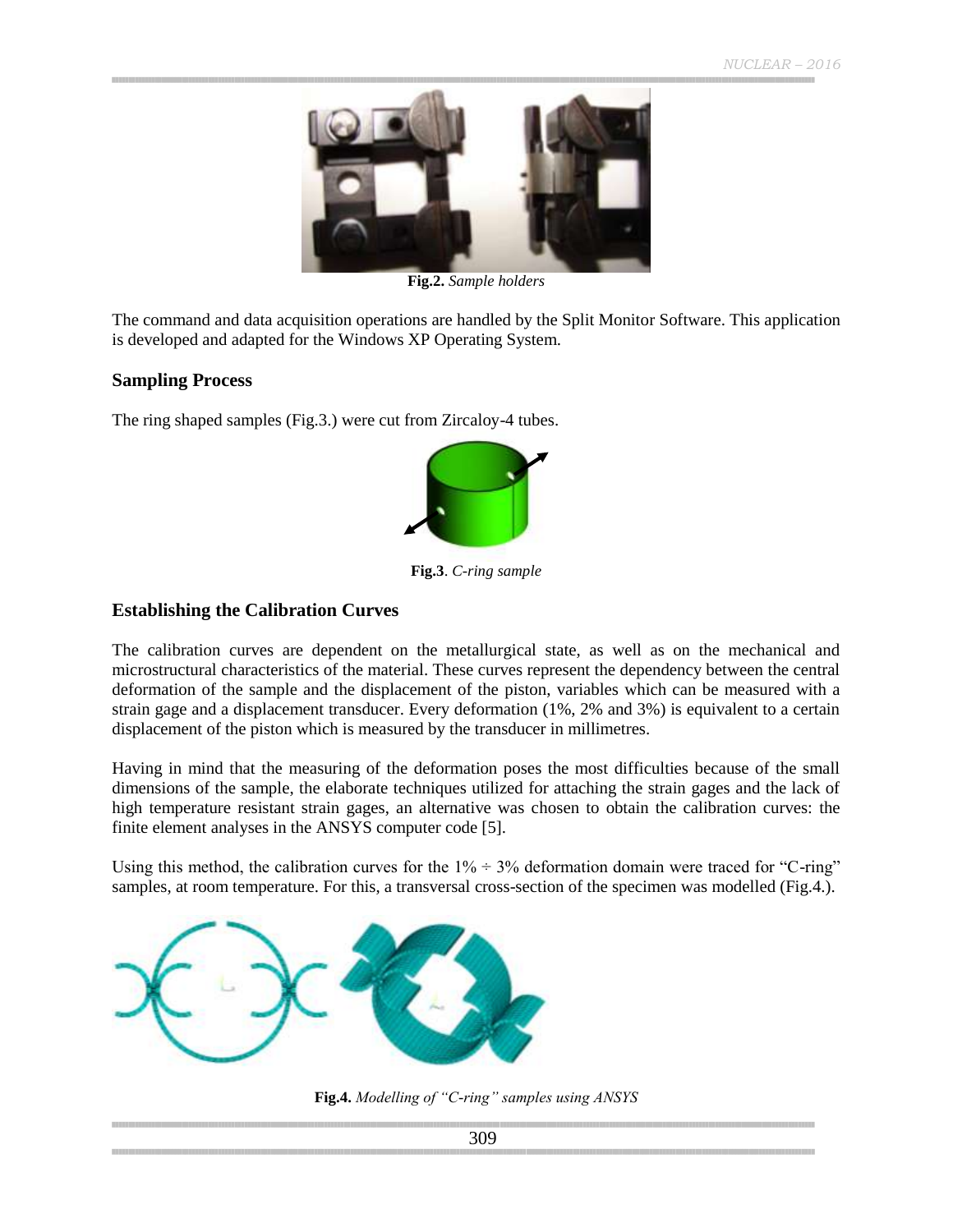The code utilizes the material parameters (flow resistance, break and elastic deformation resistance)

determined with the following formulas:  $\varepsilon_{\text{real}} = \ln \mathbf{H} + \varepsilon_{\text{exp}}$ 

*real*  $=\sigma_{\text{exp}} \cdot \mathbf{1} + \varepsilon_{\text{exp}}$  -Where:  $\varepsilon_{\text{real}}$  is the calculated deformation  $\sigma_{\text{real}}$  is the calculated flow resistance

For determining mechanical properties, "ring tensile test" samples (Fig.5.) were used.



Fig.5. "Ring tensile test" samples

The experimental values were determined from the curves (Fig.6.) obtained from tensile tests at room temperature.



**Fig.6.** *The experimental tensile curves for SEU-43 samples, big diameter (D) and small diameter (d), on the same graph*

The mechanical parameters resulted from the calculated "real" curves are used for the ANSYS modelling. After the simulation, the results were compared with the results of calibrations done using strain gages and were found to be similar.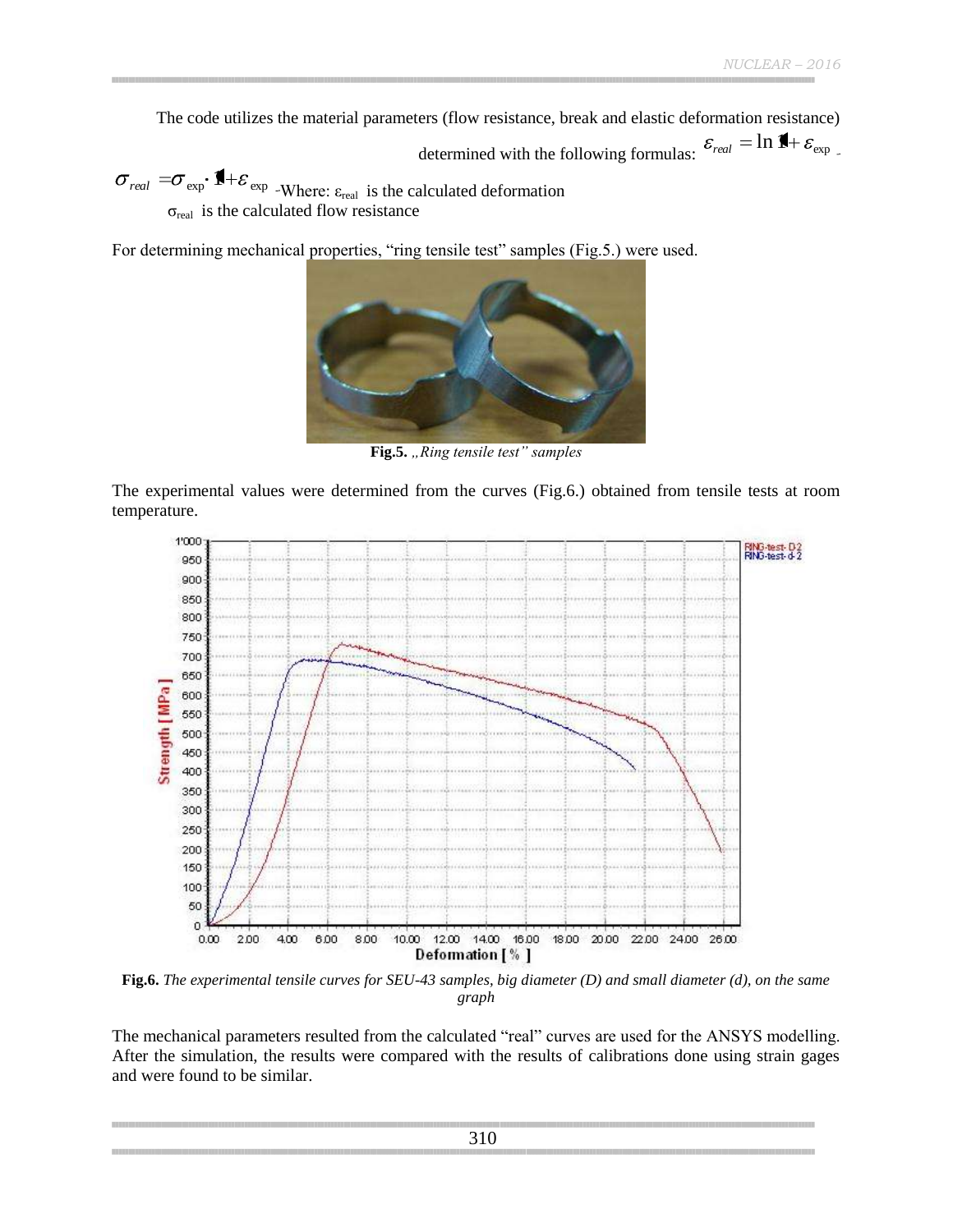#### **The Fatigue Tests**

The fatigue tests which simulate power cycling conditions inside the reactor were executed in conformity with references [2], [3] and [6], and were done on the fatigue testing installation described in reference [7]. A series of five samples per deformation (1%, 2%, 3%), per diameter (small and big) were tested.

#### **Results**

The calibration curve is the graphical representation of the dependency between the central deformation of the sample and the displacement of the piston. The calibration curves obtained using the ANSYS code are represented in figure Fig.7. (SEU tip I – big diameter) and figure Fig.8. (SEU tip II – small diameter). The different curves are for calculations done in the central node and for mediation of multiple nodes starting from the central one. This mediation represents the length of the contact surface of the strain gage with the sample.



**Fig.7.** *Deformation – piston displacement dependency at room teperature, when the fixing holes are drilled on the diameter axis of the big diameter (D) SEU-43 sample.*



**Fig.8.** *Deformation – piston displacement dependency at room teperature, when the fixing holes are drilled on the diameter axis of the small diameter (d) SEU-43 sample.*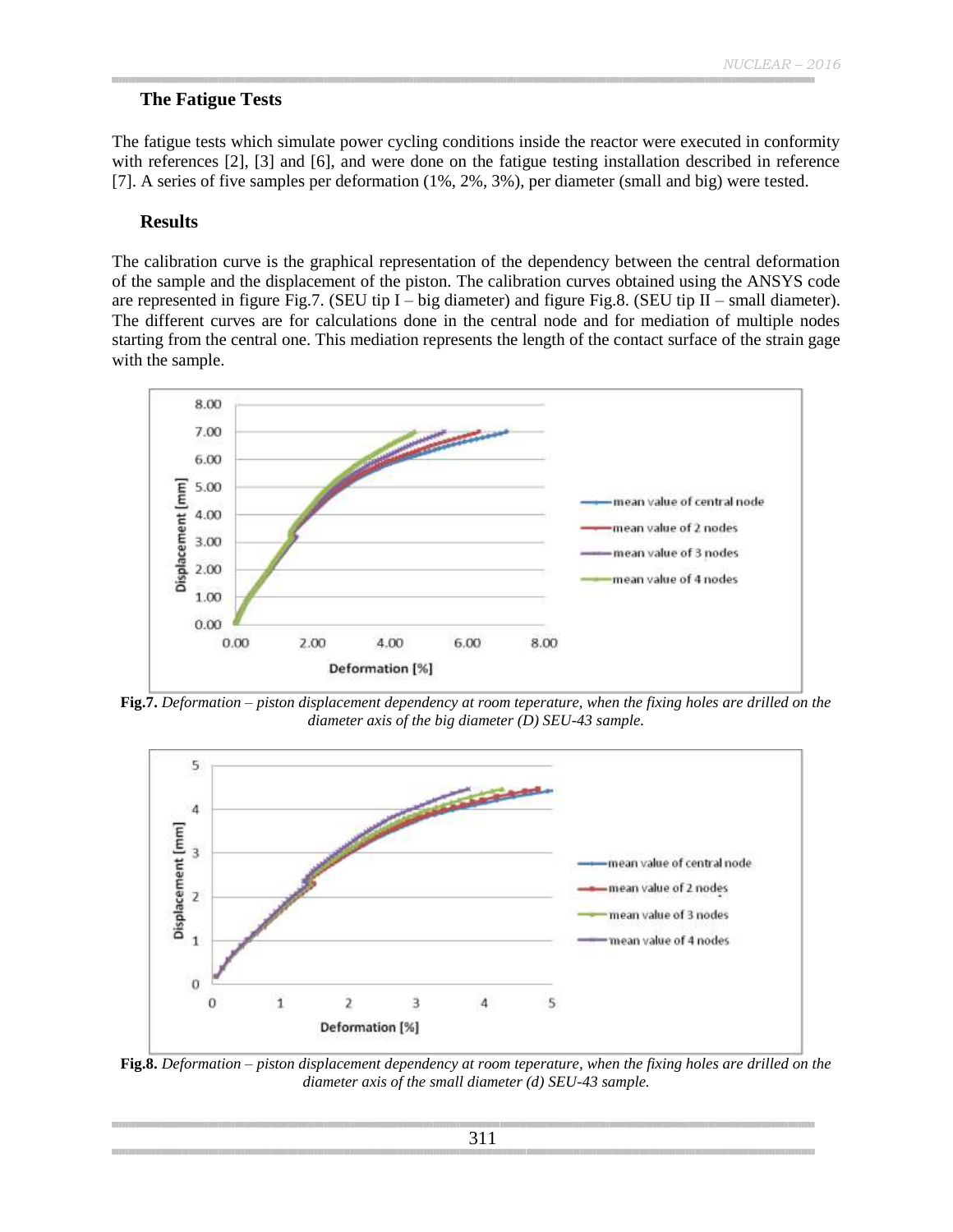It was established for both diameters that the best representation of the dependency between the deformation (1%, 2%, 3%) and the piston displacement is correlated by the curve for the central node, coresponding to the smallest possible area of contact with a strain gage.

#### **Determinating the Durability Curve**

In Fig.9 and Fig.10 the experimental data are presented. Because of the very high number of cycles to fissure (>200k) at 1% deformation, in comparison with 2% and 3% deformation, a power function curve was fitted just for the 2% and 3% data. A comparison was made with previous papers ([6] and 8]).



**Fig.9.** *Durability Curve for Zircaloy-4, SEU-43, Big diameter(D) samples*



**Fig.10**. *Durability Curve for Zircaloy-4, SEU-43, Small diameter(d) samples*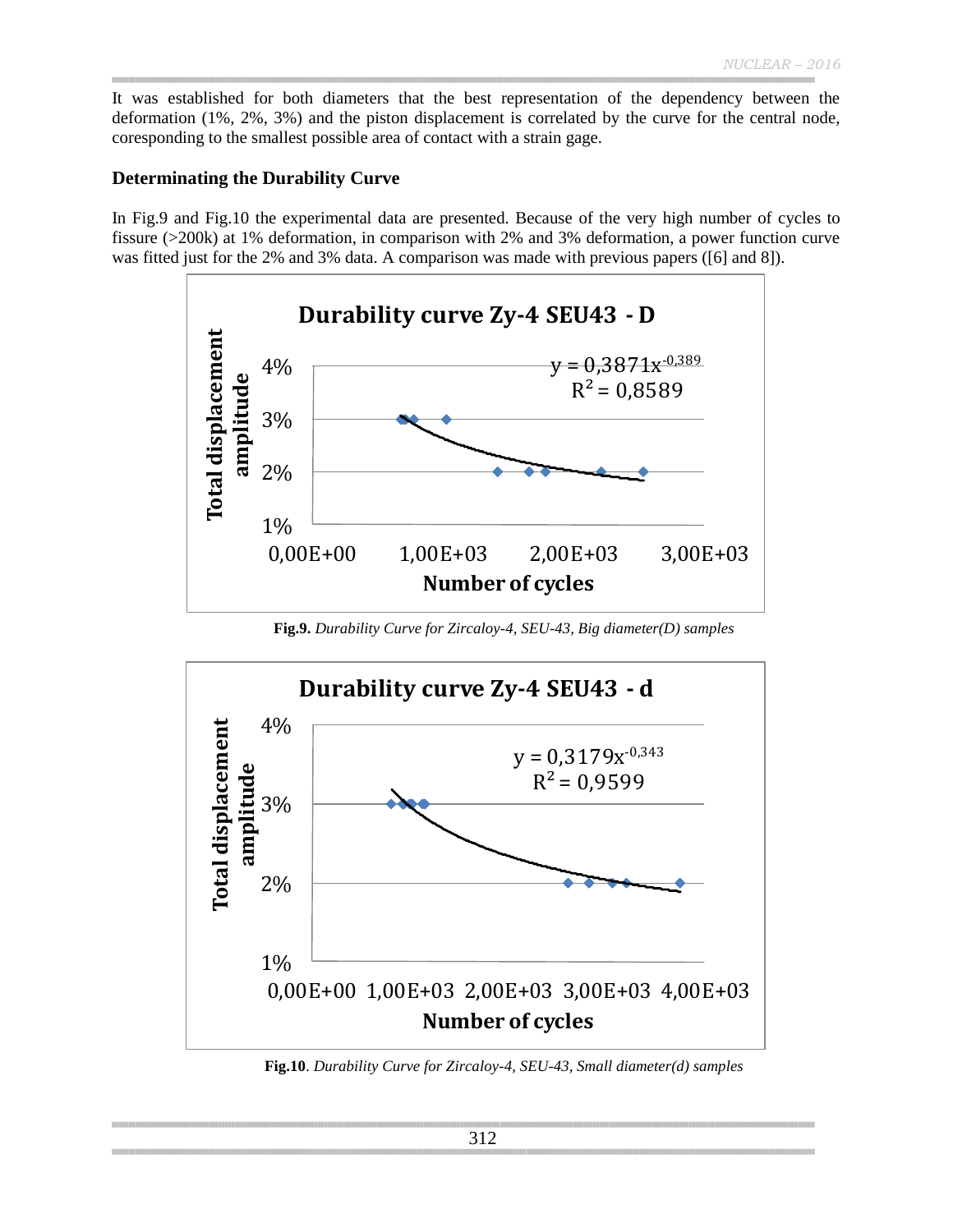## **Microstructural analysis of break surface**

A SEM analysis was done on the room temperature fatigue test samples. In Fig.11 it is shown the different aspencts of the break surface. The SEM analysis revealed the ductile-brittle break mode, done in phases along the fatigue striations, phenomenon present in all Zircaloy-4 fatigue tests.



**Fig.11**. *Zircaloy-4 break surface of fatigue sample at room temperature (x1000)*

## **Conclusions**

The fatigue tests described in this paper simulate power cycling conditions inside the reactor. The "Cring" samples worked from Zircaloy-4 tubes (as received state) were tested using an installation designed and built at ICN. The tests were done at room temperature for 1%, 2% and 3% amplitude deformation in accordance with ref. [5].

For determining the calibration curves, the finite element analyses in the ANSYS computer code was used. The prediction capacity of the ANSYS simulation was verified in a previous project, comparing the results of the calibration with the results from using strain gages, and were found to be acceptably close.

The results include the durability curve describing the behaviour of "C-ring" samples worked from Zircaloy-4 tubes (as received state) subjected to low cycle fatigue tests done at 1%, 2% and 3% deformation amplitude.

The SEM analysis revealed the ductile- brittle break mode of the cycling fatigue tested samples.

## **References**

- [1]. M. Roth, V. Pitigoi, M Mihalache, "Simularea comportarii tecii elementului combustibil CANDU in conditii de ciclaj de putere prin teste in afara reactorului. Raport final", R.I. 8094/2008
- [2]. M. Roth, V. Pitigoi, Fl. Savu, "Punerea in functiune a instalatiei pentru simularea comportarii in conditii de ciclaj de putere a tecilor de zircaloy", R.I. 6443/2002.